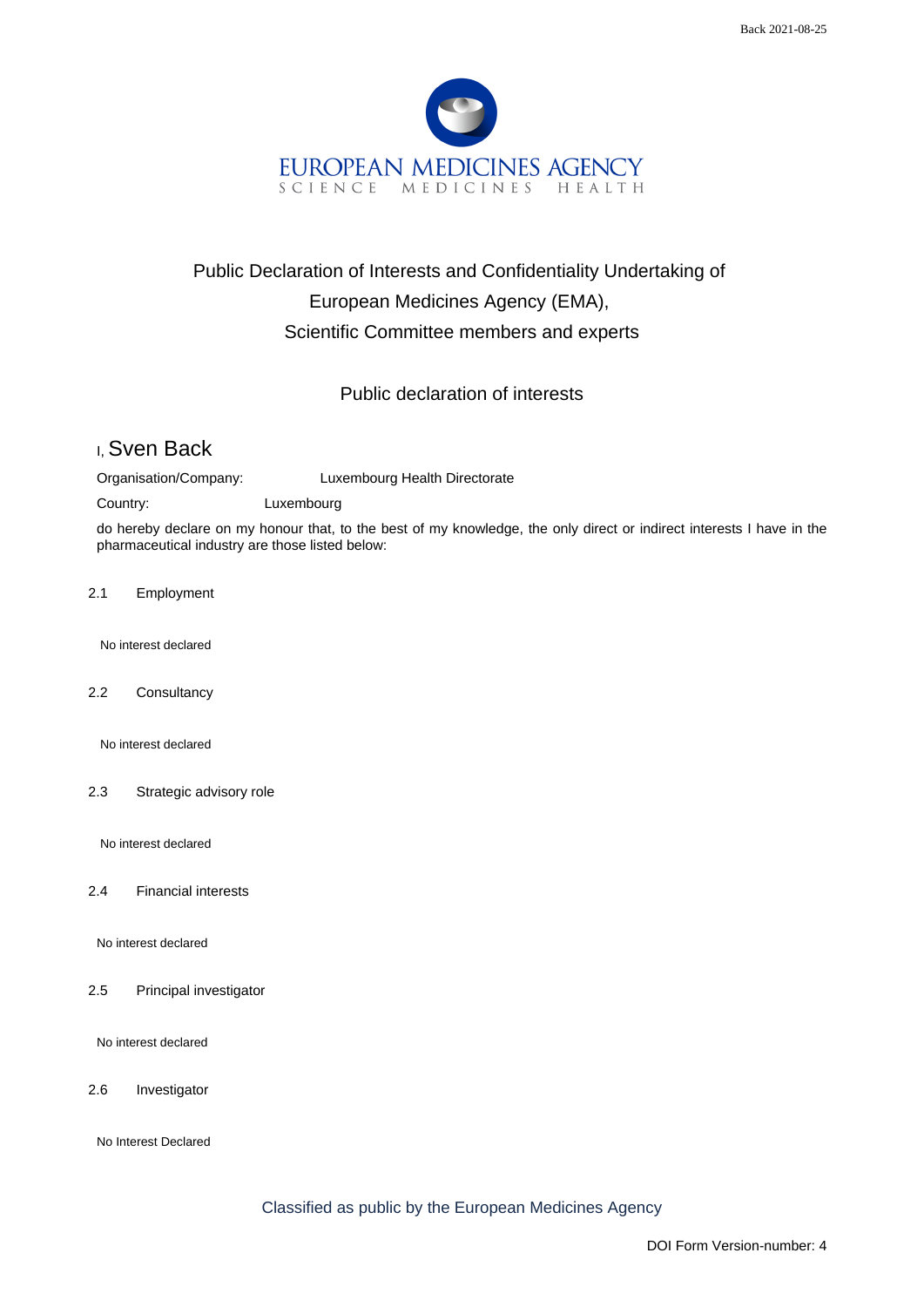2.7 Grant / Funding to organisation /institution

No interest declared

2.8 Close family member interest

No interest declared

2.9 Repurposing of a medicinal product

No interest declared

2.10 Any other interests or facts

Work as a pharmacist in a public pharmacy during the last 5 years.

2.11 Committee for Advanced Therapies (CAT) member or alternate

Not a CAT member or alternate

## CONFIDENTIALITY UNDERTAKING

In view of the following definitions:

"EMA Activities" encompass any meeting (including meeting preparation and follow-up, associated discussion or any other related activity) of the European Medicines Agency's Management Board, Committees, Working Parties, Expert Groups, or any other such meeting; work as an expert on assessments; work as an expert on guidance development.

"Confidential Information" means all information, facts, data and any other matters of which I acquire knowledge, either directly or indirectly, as a result of my EMA Activities.

"Confidential Documents" mean all drafts, preparatory information, documents and any other material, together with any information contained therein, to which I have access, either directly or indirectly, as a result of my participation in EMA Activities. Furthermore, any records or notes made by me relating to Confidential Information or Confidential Documents shall be treated as Confidential Documents.

I understand that I may be invited to participate either directly or indirectly in certain EMA activities and hereby undertake:

- To treat all Confidential Information and Confidential Documents under conditions of strict confidentiality as long as the information or document has not been made public/is not in the public domain.
- Not to disclose (or authorise any other person to disclose) in any way to any third party any Confidential Information or Confidential Document.
- Not to use (or authorise any other person to use) any Confidential Information or Confidential Document other than for the purposes of my work in connection with EMA activities.
- To dispose of Confidential Documents as confidential material as soon as I have no further use for them.
- When expressing views to clearly indicate that the views are my own if acting in my own capacity or those of the EMA, Committee, Working Party, Expert Group or other group if acting on behalf that group.
- Not to disclose any commercially confidential information.

This undertaking shall not be limited in time, but shall not apply to any document or information that I can reasonably

Classified as public by the European Medicines Agency